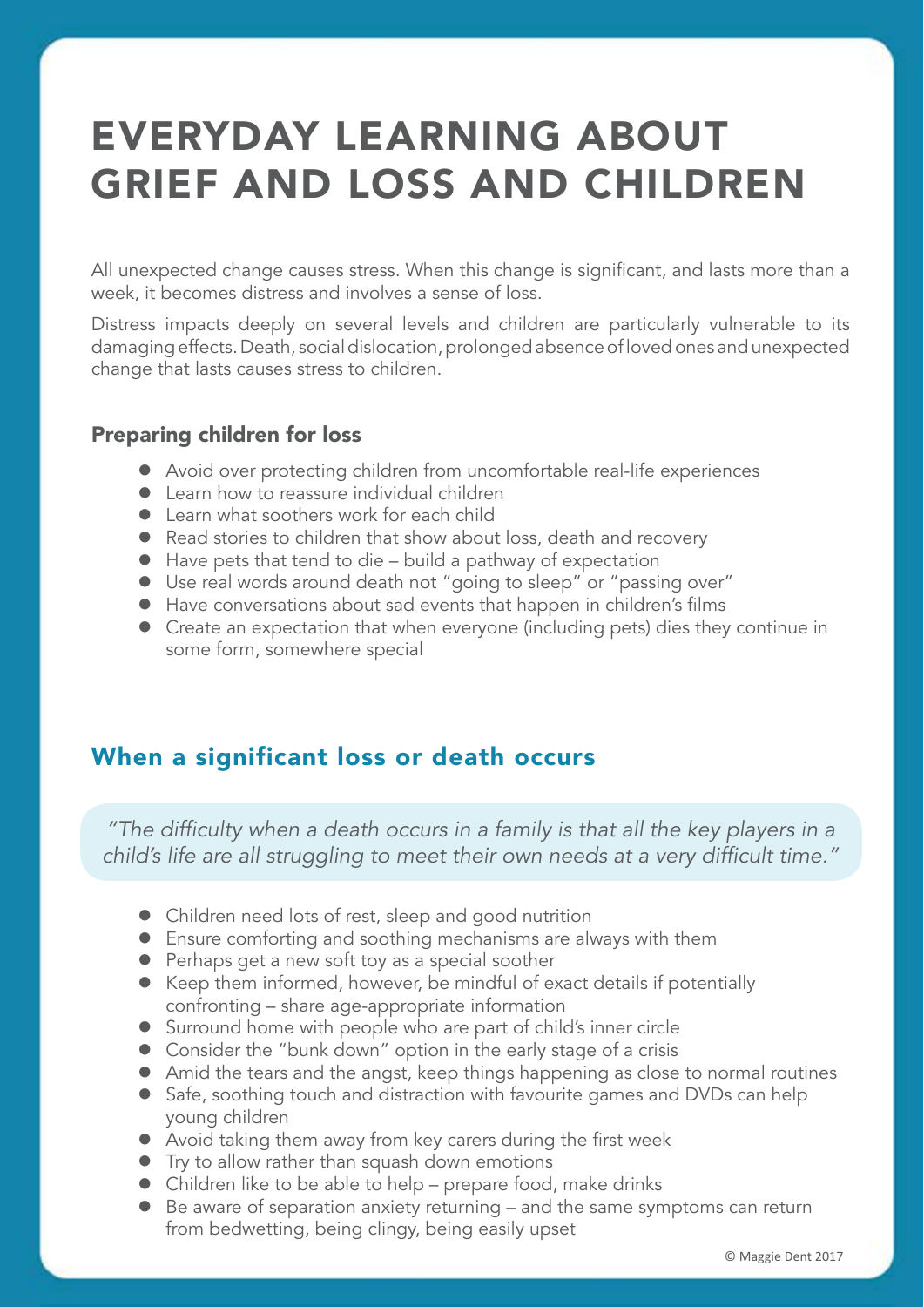- Suppressed emotion can come out as inappropriate behaviour, tantrums, fighting, "freezing" or " numbing"
- $\bullet$  Shock can cause a child to split from their body...
- **•** Irrational fears can frighten young children who else may die or leave?
- Without reassurance, children can develop an oversensitive stress response system
- Only reassurance and soothing can ease the cortisol levels and trigger oxytocins, and other "feel good" endorphins
- $\bullet$  Creating time out from the reality of the loss is helpful especially when in nature as play helps to diffuse emotional energy
- Children can blame themselves for painful events
- **•** Emotions shift quickly for young children ... and it may appear inappropriate.

## What helps?

- **•** Soothe babies and toddlers with stroking, sucking, warmth and movement
- Pets can help provide comfort
- Head holding technique
- Magic tapping on fingers
- Magic eye scramble
- NLP hiding traumatic images framing techniques
- Use of positive pictures/stories/laughter/letter writing/simple prayers
- Sometimes a familiar piece of clothing can comfort
- Plenty of water ... glucose replacement
- Avoid talking too much, asking too many questions, and doing too much
- Watch familiar old favourite films together
- $\bullet$  The imagination protects children stars, rainbows, angels, wishes, magic balloons and butterflies can all be helpful metaphors
- An imaginary safe place ... [magic yellow cloud,](https://www.maggiedent.com/shop/audio/magic-yellow-cloud-audio-download-grief-loss/) magic garden, special beach
- Involvement in funeral letter, gifts, photos, favourite chocolates, games
- $\bullet$  Helping make the final journey special ...
- Continue to speak of loved one positively especially at special family events.

## *Time alone is not a healer*

# Suicide – the impact extends well beyond the school grounds

- Family and friendships at other schools
- **•** Community groups including faith communities
- **•** Sporting, dance, music and art groups
- Bus, train commuters
- Social media and online conversations and groups
- $\bullet$  Staff wellbeing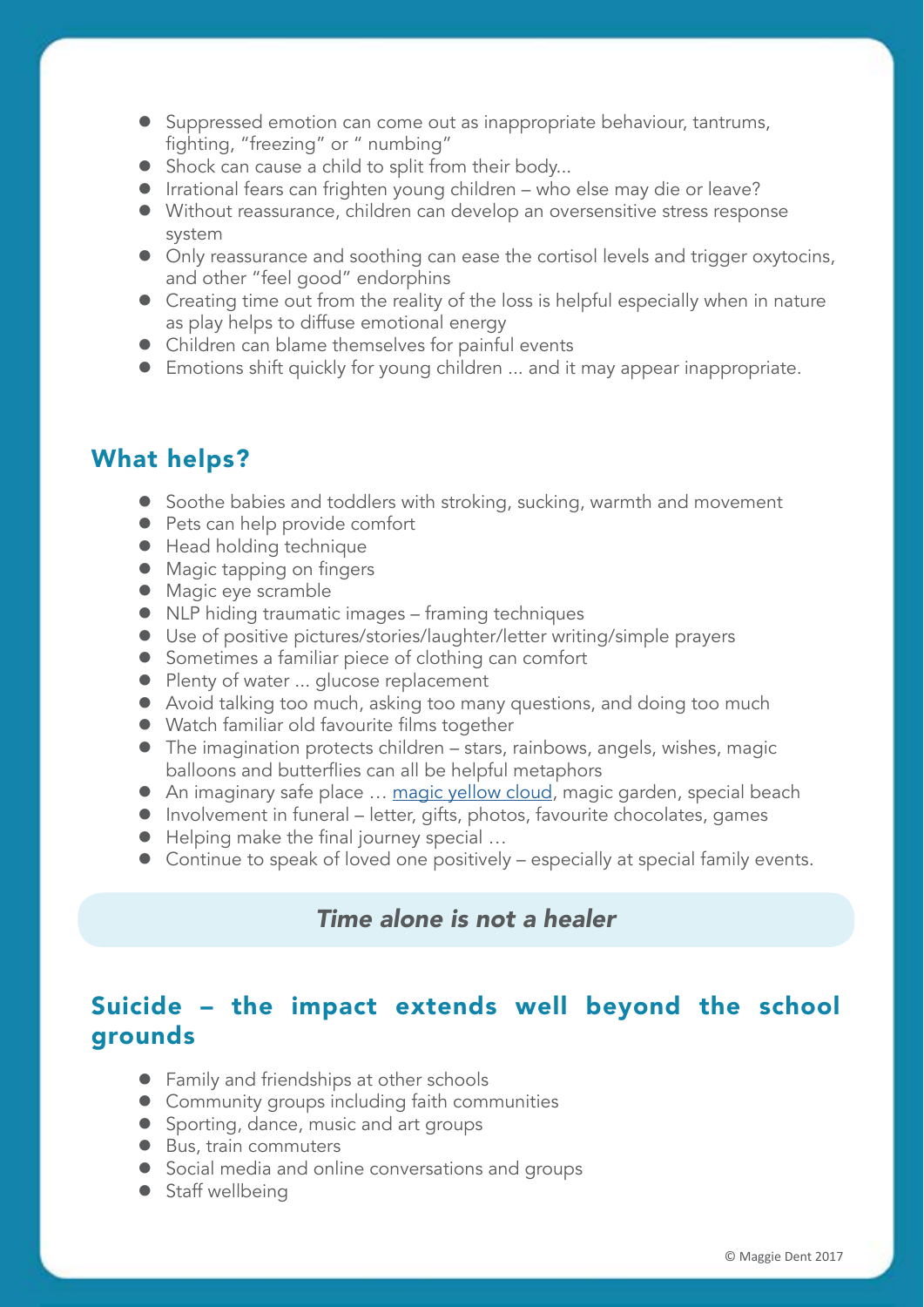#### The losses that can occur after a death by suicide:

- 1. Loss of the sibling
- 2. Loss of a friend or friendship group
- 3. Loss of a confidante
- 4. Lots of familiar things habits, things they used to do and say
- 5. Motivation
- 6. Sense of innocence
- 7. Feeling safe
- 8. Trust
- 9. Respect for self and others
- 10. Laughter and lightness
- 11.Enthusiasm for the future

#### Some more specific reactions in adolescents that can appear after a suicide:

- Dwell on and struggle with more questions about the meaning of life, e.g. "Why did they do it?"
- Strong feelings of quilt and shame, e.g "Why didn't l prevent it? It's my fault."
- Heightened feelings of being abandoned, followed by anger. "How could they do this to me?"

Essentially, those who wish to support adolescents following a suicide need to focus on identifying those young people who have been significantly impacted by grief – to then legitimise and normalise the reactions and responses that can occur.

#### Other things that can help are:

- Validation of their grief reassuring them that everyone grieves in their unique way
- **•** Give them an unconditional, non-judgemental safe space to have a voice
- Help them build a supportive network of both peers and other (a lighthouse can make a huge difference)
- $\bullet$  Help them to create ways of securing good memories
- **•** Give them opportunities to be messengers of hope
- Promote help-seeking behaviours by providing online and telephone support details
- Help them work out constructive ways of honouring the deceased person though the arts, nature or digitally.

Check out my e-book/book [Death & Loss Through the Eyes of a Teen](https://www.maggiedent.com/shop/books-ebooks/death-and-loss-through-eyes-teen-ebook/) for more information and support specific to adolescents and loss.